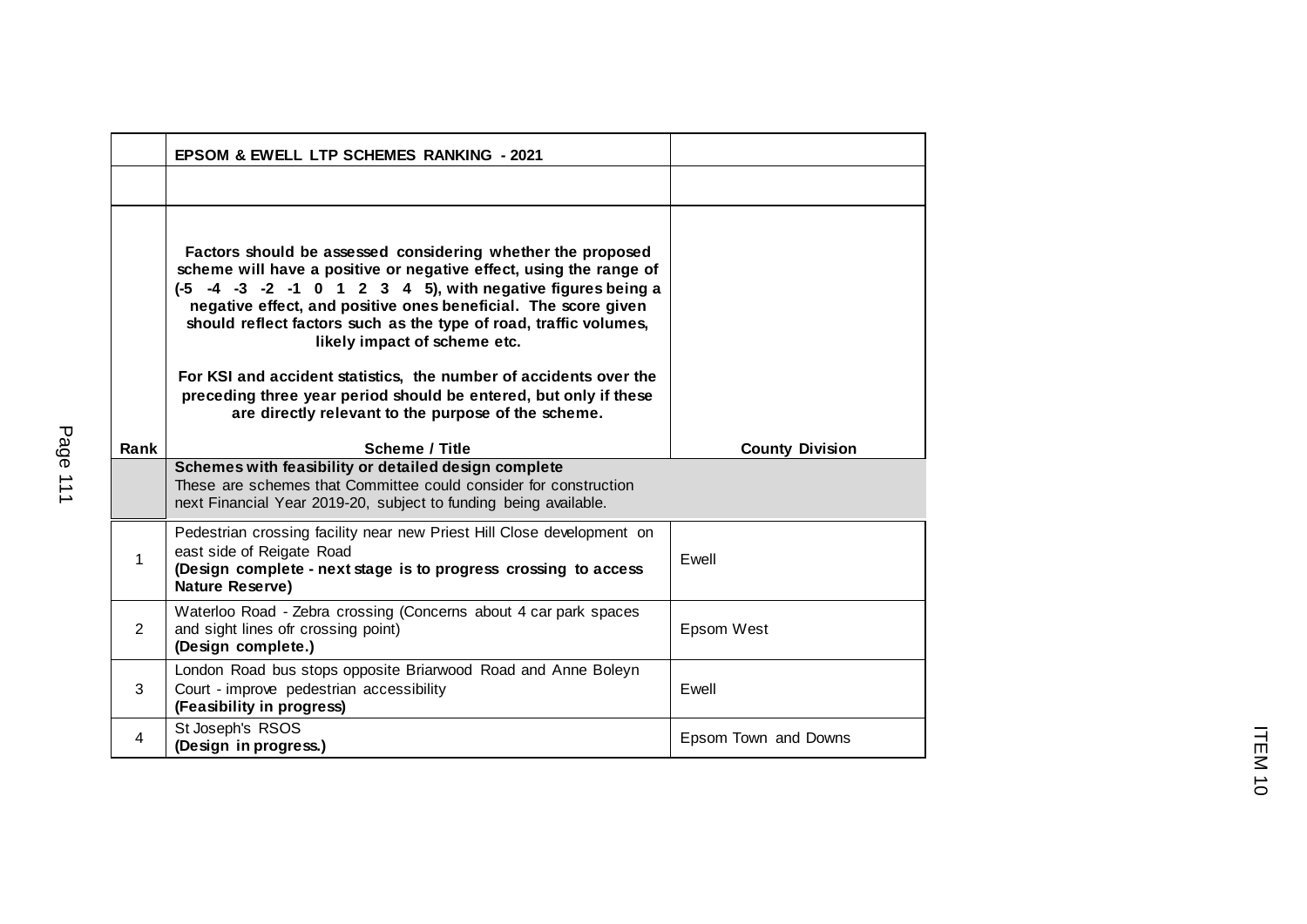| Page 112 | 5              | Aldi, Kingston Road, Ewell - developer funded<br>(Design in progress.)                                                                                                                                                                                                            | Auriol, Cuddington, and Ewell<br>Court | EM <sub>10</sub> |
|----------|----------------|-----------------------------------------------------------------------------------------------------------------------------------------------------------------------------------------------------------------------------------------------------------------------------------|----------------------------------------|------------------|
|          |                | No feasibility or detailed design to date<br>This means that cost estimates for ranking purposes are VERY<br>approximate. These are schemes Committee could consider for<br>feasibility studies next Financial Year 2019-20.                                                      |                                        |                  |
|          | $\mathbf 1$    | Church Street junction with High Street, Ewell - pedestrian<br>improvements - the slope of the existing dropped kerbs tends to steer<br>wheel chairs and mobility scooters into the main road. Requested by<br>Cllr John Beckett.<br>(Feasibility study due to start in 2021-22.) | Ewell                                  |                  |
|          | $\overline{2}$ | The Parade - improved pedestrian crossing facilities at the Ashley<br>Road end - request from partially sighted resident via Cllr Neil Dallen<br>(Feasibility study due to start in 2021-22.)                                                                                     | Epsom Town and Downs                   |                  |
|          | 3              | Church Street, Epsom, pedestrian crossing improvements at three<br>Zebra Crossings: upgraded Belisha Beacons, road tables, alignment<br>changes<br>Suggested by a resident; supported by Cllr Tina Mountain<br>(Feasibility study due to start in 2021-22.)                       | Town and Downs                         |                  |
|          | 4              | Chalk Lane - measures to restrict access to legitimate users (would<br>require external funding such as CIL)                                                                                                                                                                      | Epsom Town and Downs                   |                  |
|          | 5              | Danetree RSOS (links to School Travel Plan)                                                                                                                                                                                                                                       | West Ewell                             |                  |
|          | 6              | Ewell Village 20mph Zone (links to Placemaking Team)                                                                                                                                                                                                                              | Ewell                                  |                  |
|          | $\overline{7}$ | Signalise Chessington Road junction with Longmead Road (very high<br>cost expected and unlikely to prioritise - issue with CRC booking<br>system)                                                                                                                                 | <b>West Ewell</b>                      |                  |
|          | 8              | A240 junction with Cheam Road - remodelling / revalidation to improve<br>capacity (Constraint of Railway Bridge /bus stops) low priority                                                                                                                                          | Ewell                                  |                  |
|          | 9              | East Street jw Church Road - signalise junction (high cost unlikely to<br>prioritise)                                                                                                                                                                                             | Epsom West                             |                  |